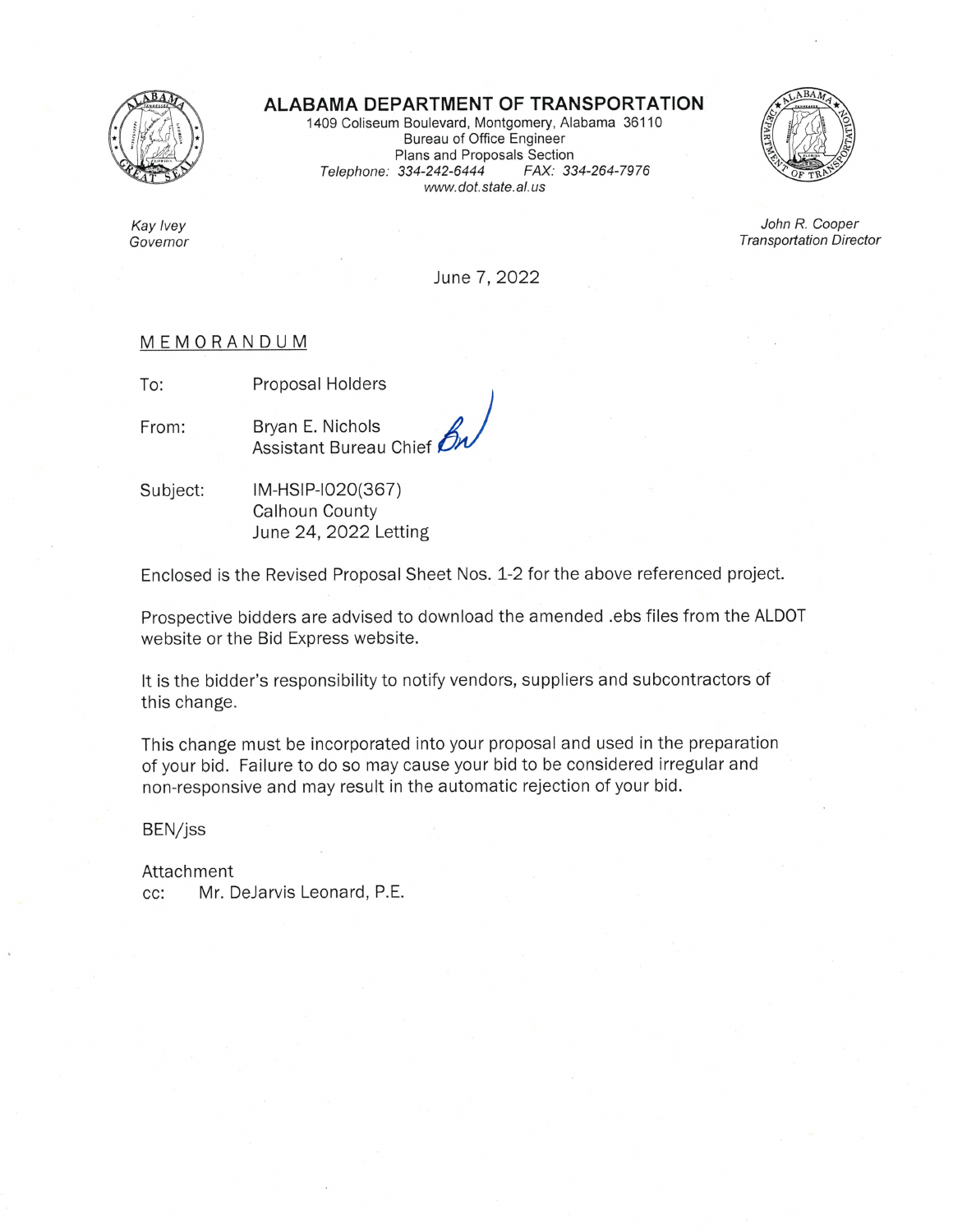

**Schedule of Items**

## REVISED: 6/7/2022

#### **CONTRACT ID: 20220624008 PROJECT(S): IM-HSIP-I020(367)**

THE FOLLOWING ITEMS SHALL BE IN ACCORDANCE WITH THE ALABAMA DEPARTMENT OF TRANSPORTATION STANDARD SPECIFICATIONS, 2022 EDITION, EXCEPT AS MODIFIED BY SPECIAL PROVISIONS HERETO ATTACHED.

| Proposal<br>Line |                                                                                                               | Approximate<br><b>Quantity and</b> | <b>Unit Price</b> |       | <b>Bid Amount</b> |              |
|------------------|---------------------------------------------------------------------------------------------------------------|------------------------------------|-------------------|-------|-------------------|--------------|
| <b>Number</b>    | Item ID<br><b>Description</b>                                                                                 | <b>Units</b>                       | <b>Dollars</b>    | Cents | <b>Dollars</b>    | <b>Cents</b> |
|                  | SECTION: 0001<br>Total                                                                                        |                                    |                   |       |                   |              |
|                  |                                                                                                               |                                    |                   |       |                   |              |
| 0010             | 405A000<br><b>Tack Coat</b>                                                                                   | 962.000<br>Gal                     |                   |       |                   |              |
| 0025             | 408B000                                                                                                       | 183,680.000                        |                   |       |                   |              |
|                  | Micro-Milling Existing Pavement (Approximately 0.00"<br>Thru 1.00" Thick)                                     | <b>SQYD</b>                        |                   |       |                   |              |
| 0030             | 410H000                                                                                                       | 1.000                              |                   |       |                   |              |
|                  | <b>Material Remixing Device</b>                                                                               | Each                               |                   |       |                   |              |
| 0040             | 420A015                                                                                                       | 10,583.000                         |                   |       |                   |              |
|                  | Polymer Modified Open Graded Friction Course                                                                  | Ton                                |                   |       |                   |              |
| 0050             | 420B000                                                                                                       | 26,240.000                         |                   |       |                   |              |
|                  | Open Graded Friction Course Tack Coat                                                                         | Gal                                |                   |       |                   |              |
| 0060             | 424B285                                                                                                       | 529.000                            |                   |       |                   |              |
|                  | Superpave Bituminous Concrete Upper Binder Layer,<br>Patching, 1" Maximum Aggregate Size Mix, ESAL<br>Range E | Ton                                |                   |       |                   |              |
| 0070             | 432A000                                                                                                       | 117,060.000                        |                   |       |                   |              |
|                  | <b>High Density Mineral Bond</b>                                                                              | SQYD                               |                   |       |                   |              |
| 0080             | 600A000<br>Mobilization                                                                                       | <b>LUMP SUM</b>                    | <b>LUMP SUM</b>   |       |                   |              |
| 0090             | 698A000<br>Construction Fuel (Maximum Bid Limited to \$<br>160,000.00)                                        | <b>LUMP SUM</b>                    | <b>LUMP SUM</b>   |       |                   |              |
| 0100             | 701A227                                                                                                       | 9.000                              |                   |       |                   |              |
|                  | Solid White, Class 2, Type A Traffic Stripe (5" Wide)                                                         | Mile                               |                   |       |                   |              |
| 0110             | 701A230                                                                                                       | 9.000                              |                   |       |                   |              |
|                  | Solid Yellow, Class 2, Type A Traffic Stripe (5" Wide)                                                        | Mile                               |                   |       |                   |              |
| 0120             | 701A239                                                                                                       | 17.000                             |                   |       |                   |              |
|                  | Broken White, Class 2, Type A Traffic Stripe (5" Wide)                                                        | Mile                               |                   |       |                   |              |
| 0130             | 701B207                                                                                                       | 2,630.000                          |                   |       |                   |              |
|                  | Dotted, Class 2, Type A Traffic Stripe (5" Wide)                                                              | LF                                 |                   |       |                   |              |
| 0140             | 701C000                                                                                                       | 33.000                             |                   |       |                   |              |
|                  | <b>Broken Temporary Traffic Stripe</b>                                                                        | Mile                               |                   |       |                   |              |
| 0150             | 701C001                                                                                                       | 33.000                             |                   |       |                   |              |
|                  | Solid Temporary Traffic Stripe                                                                                | Mile                               |                   |       |                   |              |
| 0160             | 701E003                                                                                                       | 2,830.000                          |                   |       |                   |              |
|                  | Solid Temporary Traffic Stripe (Tape)                                                                         | LF                                 |                   |       |                   |              |
| 0170             | 701E013                                                                                                       | 5,661.000                          |                   |       |                   |              |